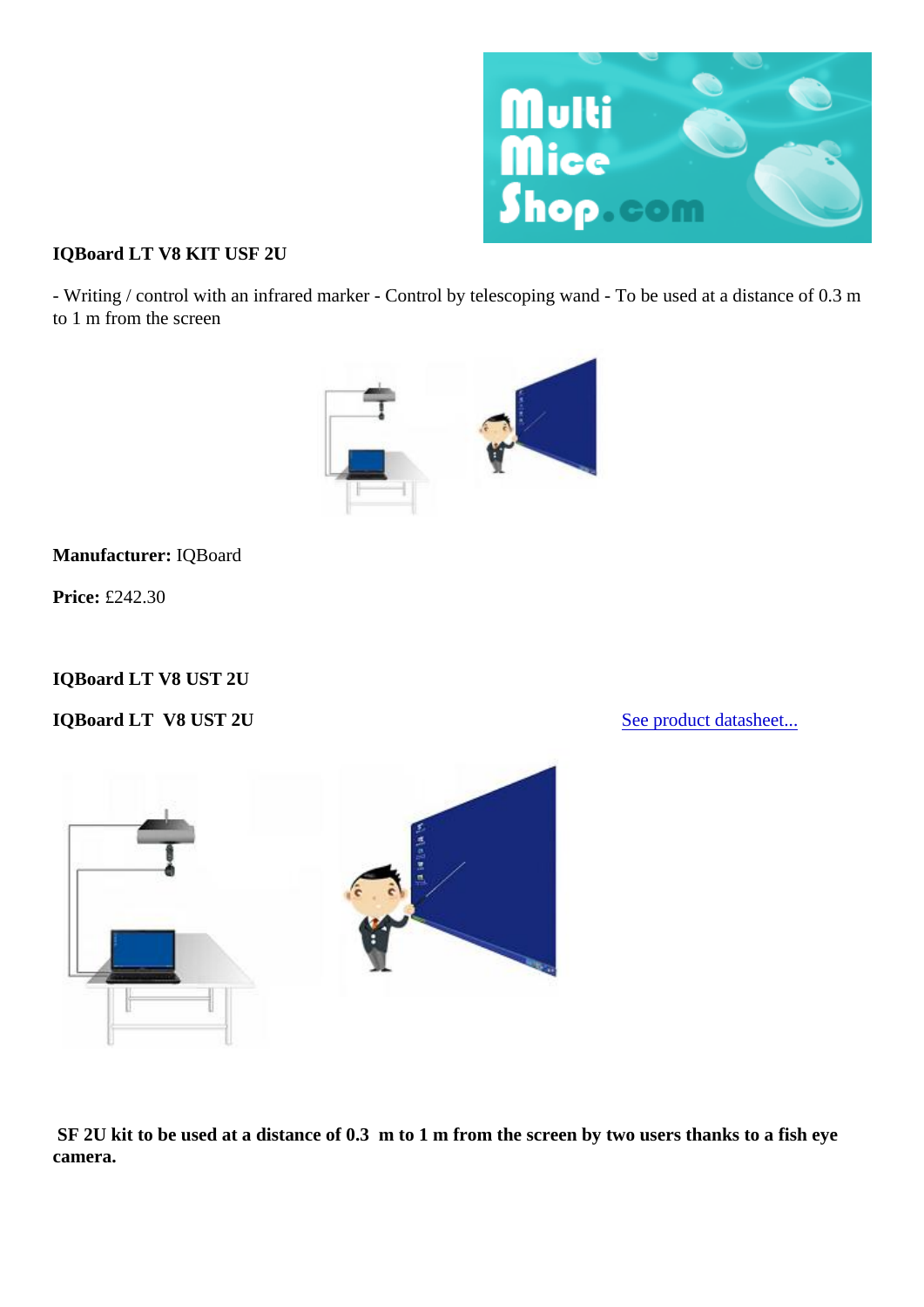- **Writing / control with an infrared marker**
- **Control by telescoping wand**

| <b>Active area:</b>       | 150 cm to 380 cm (diagonal) (4:3 or 16:9) |
|---------------------------|-------------------------------------------|
| <b>Resolution:</b>        | 9600 x 9600                               |
| <b>Acquisition speed:</b> | up to $480$ dots / s                      |
| <b>Writing Speed:</b>     | up to $8 \text{ m/s}$                     |
| Order:                    | virtual keys                              |
| <b>Connection:</b>        | <b>USB</b> cable                          |
| <b>Infrared camera:</b>   | 80 fps                                    |
| <b>Mounting:</b>          | Ceiling, desk or mobile trolley           |

**Powerful and easy-related software provided:**



**Especially designed for interactive teaching, IQBoard software allows to record everything that is on the screen in various formats text, image or video. It has many tools and features, including:**

**- Tools for writing and drawing**